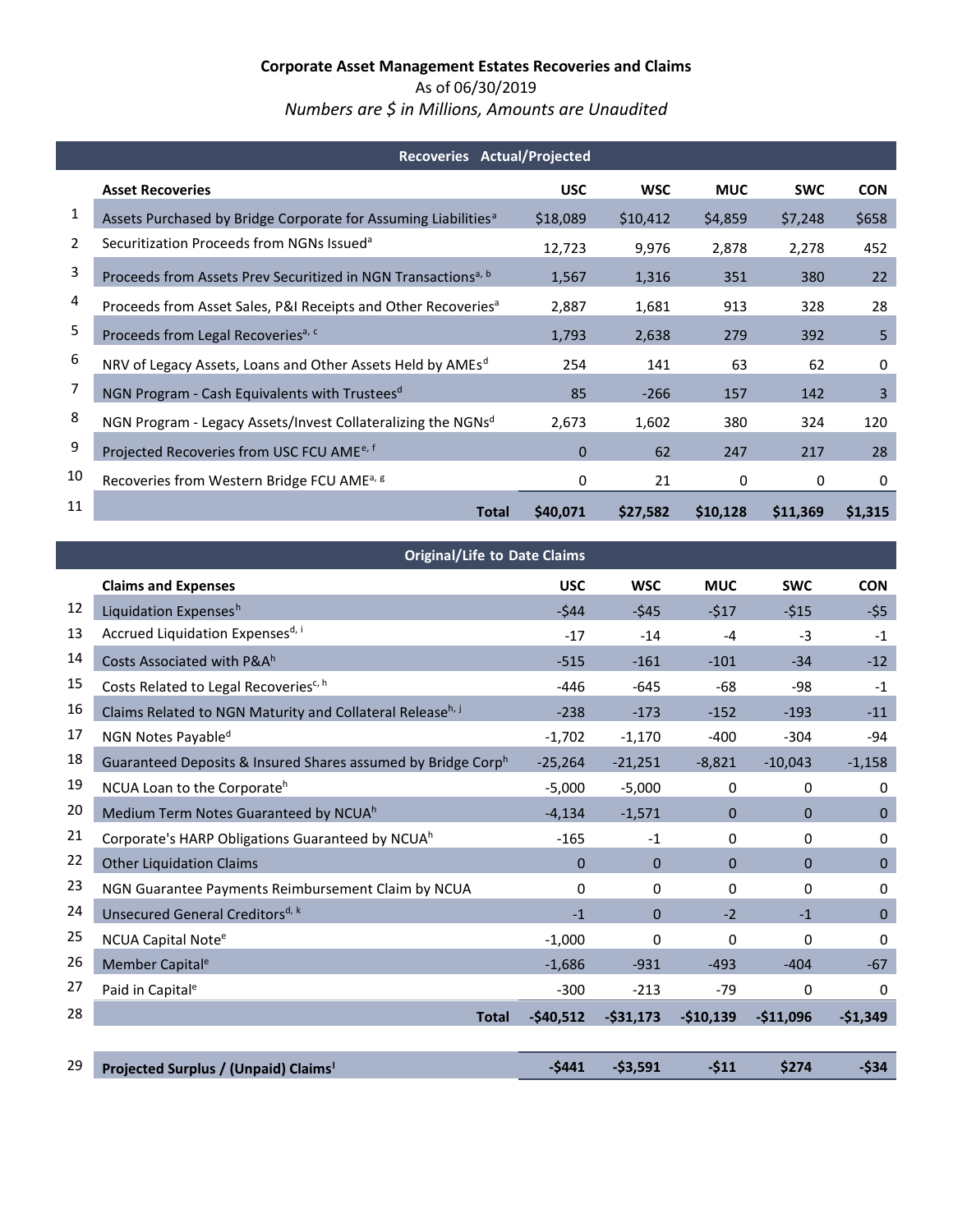As of 06/30/2019 *Numbers are \$ in Millions, Amounts are Unaudited* 

|    | <b>Original/Life to Date Claims</b> |            |                |            |            |            |  |  |  |
|----|-------------------------------------|------------|----------------|------------|------------|------------|--|--|--|
|    | <b>Claims Synopsis</b>              | <b>USC</b> | <b>WSC</b>     | <b>MUC</b> | <b>SWC</b> | <b>CON</b> |  |  |  |
| 30 | <b>Claims Received</b>              | $-540,512$ | $-531,173$     | $-510,139$ | $-511,096$ | $-51,349$  |  |  |  |
| 31 | Claims Paid                         | 36,807     | 26,043         | 9,162      | 10,384     | 1,165      |  |  |  |
| 32 | <b>Net Claims Outstanding</b>       | $-53,705$  | $-55,130$      | $-5977$    | $-5711$    | $-5184$    |  |  |  |
| 33 | <b>Projected Claims Payments</b>    | 3,264      | 1,539          | 966        | 711        | 151        |  |  |  |
| 24 | Projected Liquidating Dividend      | 0          | $\overline{0}$ | $\Omega$   | 274        | $\Omega$   |  |  |  |
| 35 | Projected Unpaid Claims'            | -\$441     | $-53.591$      | -\$11      | \$274      | $-534$     |  |  |  |

|    | <b>Fiduciary Assets and Liabilities</b>            |              |            |            |            |             |  |  |
|----|----------------------------------------------------|--------------|------------|------------|------------|-------------|--|--|
|    | <b>Fiduciary Assets</b>                            | <b>USC</b>   | <b>WSC</b> | <b>MUC</b> | <b>SWC</b> | <b>CON</b>  |  |  |
| 36 | Cash and Cash Equivalents                          | \$337        | $-5266$    | \$233      | \$383      | \$3         |  |  |
| 37 | Legacy Assets                                      | 254          | 141        | 63         | 62         | 0           |  |  |
| 38 | Legacy Assets/Investments Collateralizing the NGNs | 2,673        | 1,602      | 380        | 324        | 120         |  |  |
| 39 | Loans                                              | 0            | 0          | 0          | 0          | 0           |  |  |
| 40 | <b>Receivable from AMEs</b>                        | $\mathbf{0}$ | 0          | $\Omega$   | $\Omega$   | $\mathbf 0$ |  |  |
| 41 | <b>Other Fiduciary Assets</b>                      | 0            | 0          | 0          | 0          | 0           |  |  |
| 42 | <b>Total Fiduciary Assets</b>                      | \$3,264      | \$1,477    | \$676      | \$768      | \$123       |  |  |
|    |                                                    |              |            |            |            |             |  |  |

|    | <b>Fiduciary Liabilities</b>               |             |              |                |             |              |
|----|--------------------------------------------|-------------|--------------|----------------|-------------|--------------|
| 43 | <b>Accrued Expenses and Payables</b>       | $-517$      | $-514$       | -\$4           | $-53$       | $-51$        |
| 44 | <b>NGNs</b>                                | $-1,702$    | $-1,170$     | $-400$         | $-304$      | $-94$        |
| 45 | Due to NGN Trusts                          | $\Omega$    | $\mathbf 0$  | $\overline{0}$ | $\mathbf 0$ | $\mathbf{0}$ |
| 46 | Unsecured Claims                           | 0           | $\mathbf{0}$ | 0              | 0           | 0            |
| 47 | Due to NCUSIF <sup>m</sup>                 | $\mathbf 0$ | $-2,802$     | 42             | $\Omega$    | $-23$        |
| 48 | <b>Total Fiduciary Liabilities</b>         | $-51,719$   | -\$3,986     | -\$362         | $-5308$     | $-$118$      |
|    |                                            |             |              |                |             |              |
| 49 | Total Fiduciary Net Assets / (Liabilities) | \$1,544     | $-52,509$    | \$314          | \$461       | \$6          |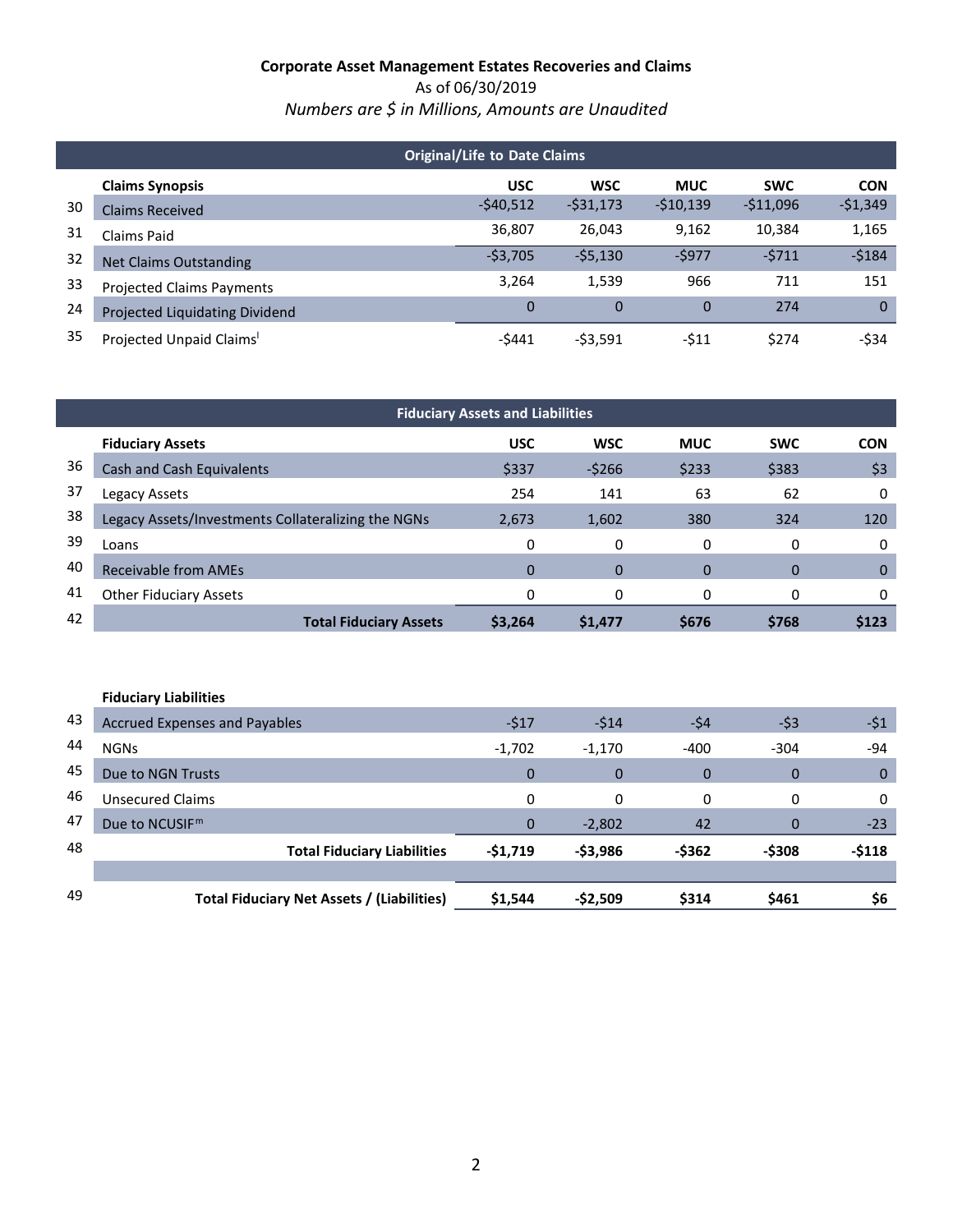#### As of 06/30/2019

# *Numbers are \$ in Millions, Amounts are Unaudited*

|                                                          | Analysis of Claim Payments <sup>n</sup> |            |            |            |            |            |
|----------------------------------------------------------|-----------------------------------------|------------|------------|------------|------------|------------|
| <b>B1 - Liquidation Expenses</b>                         |                                         | <b>USC</b> | <b>WSC</b> | <b>MUC</b> | <b>SWC</b> | <b>CON</b> |
|                                                          | <b>Original Amount</b>                  | \$1,260    | \$1,037    | \$343      | \$344      | \$30       |
|                                                          | Amount Paid to Date                     | $-1,243$   | $-1,023$   | $-339$     | $-340$     | $-29$      |
|                                                          | <b>Current Unpaid Balance</b>           | \$17       | \$14       | \$4        | \$3        | \$1        |
|                                                          | Projected Repayment                     | $-17$      | $-14$      | $-4$       | $-3$       | $-1$       |
|                                                          | Projected Amount Unpaid                 | \$0        | \$0        | \$0        | \$0        | \$0\$      |
| <b>B2 -Wages and Salaries</b>                            |                                         |            |            |            |            |            |
|                                                          | <b>Original Amount</b>                  | \$0        | \$0        | \$0        | \$0        | \$0\$      |
|                                                          | Amount Paid to Date                     | 0          | 0          | 0          | 0          | 0          |
|                                                          | <b>Current Unpaid Balance</b>           | \$0        | \$0        | \$0        | \$0        | \$0\$      |
|                                                          | Projected Repayment                     | 0          | 0          | 0          | 0          | 0          |
|                                                          | Projected Amount Unpaid                 | \$0        | \$0        | \$0        | \$0        | \$0\$      |
| <b>B4 - Due to Government<sup>o</sup></b>                |                                         |            |            |            |            |            |
|                                                          | <b>Original Amount</b>                  | \$34,550   | \$27,601   | \$8,459    | \$9,772    | \$1,127    |
|                                                          | Amount Paid to Date                     | $-34,550$  | $-25,020$  | $-8,459$   | $-9,772$   | $-1,127$   |
|                                                          | <b>Current Unpaid Balance</b>           | \$0        | \$2,581    | \$0        | \$0        | \$0\$      |
|                                                          | Projected Repayment                     | 0          | $-355$     | 0          | 0          | 0          |
|                                                          | Projected Amount Unpaid                 | \$0        | \$2,226    | \$0        | \$0        | \$0\$      |
| <b>B5 - Due to General Creditorsk</b>                    |                                         |            |            |            |            |            |
|                                                          | <b>Original Amount</b>                  | \$1        | \$0        | \$2        | \$1        | \$0\$      |
|                                                          | Amount Paid to Date                     | $-1$       | 0          | $-2$       | $-1$       | 0          |
|                                                          | <b>Current Unpaid Balance</b>           | \$0        | \$0        | \$0        | \$0        | \$0\$      |
|                                                          | Projected Repayment                     | 0          | 0          | 0          | 0          | 0          |
|                                                          | Projected Amount Unpaid                 | \$0        | \$0        | \$0\$      | \$0\$      | \$0\$      |
| B6 - Due to NCUA for Insured Shares Payment <sup>p</sup> |                                         |            |            |            |            |            |
|                                                          | <b>Original Amount</b>                  | \$13       | \$221      | \$363      | \$271      | \$31       |
|                                                          | Amount Paid to Date                     | $-13$      | 0          | $-363$     | $-271$     | -9         |
|                                                          | <b>Current Unpaid Balance</b>           | \$0        | \$221      | \$0        | \$0        | \$23       |
|                                                          | Projected Repayment                     | 0          | 0          | $\pmb{0}$  | 0          | $-23$      |
|                                                          | Projected Amount Unpaid                 | \$0        | \$221      | \$0        | \$0        | \$0\$      |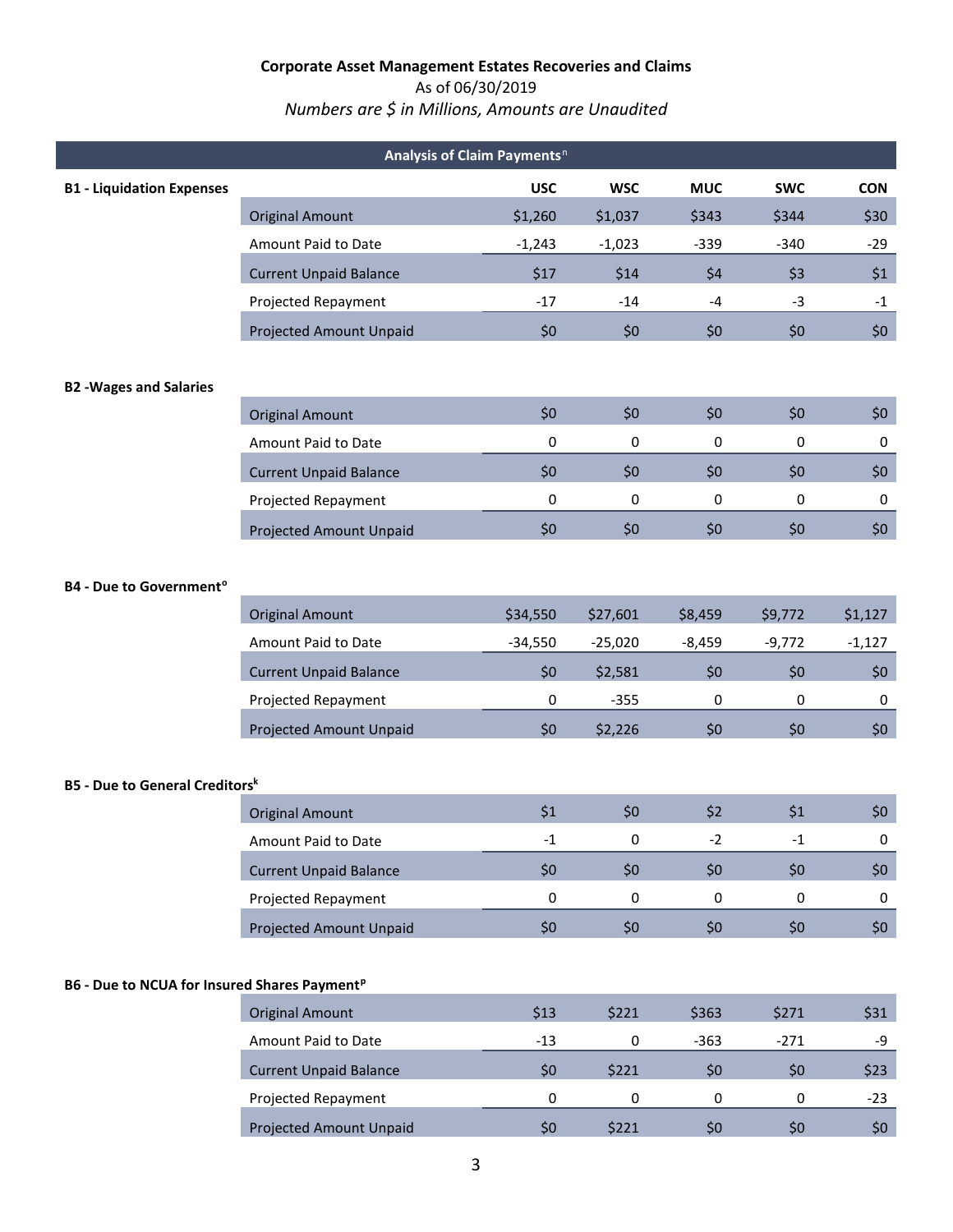## As of 06/30/2019

# *Numbers are \$ in Millions, Amounts are Unaudited*

| Analysis of Claim Payments <sup>n</sup> |                               |            |            |            |            |            |  |  |
|-----------------------------------------|-------------------------------|------------|------------|------------|------------|------------|--|--|
| <b>B6.5 - USC Capital Note</b>          |                               | <b>USC</b> | <b>WSC</b> | <b>MUC</b> | <b>SWC</b> | <b>CON</b> |  |  |
|                                         | <b>Original Amount</b>        | \$1,000    | \$0        | \$0        | \$0        | \$0        |  |  |
|                                         | Amount Paid to Date           | $-1,000$   | 0          | 0          | 0          | 0          |  |  |
|                                         | <b>Current Unpaid Balance</b> | \$0        | \$0        | \$0        | \$0        | \$0        |  |  |
|                                         | Projected Repayment           | 0          | 0          | 0          | 0          | 0          |  |  |
|                                         | Projected Amount Unpaid       | \$0        | \$0        | \$0        | \$0        | \$0        |  |  |
|                                         |                               |            |            |            |            |            |  |  |
|                                         |                               |            |            |            |            |            |  |  |

#### **B7 - Membership Capital[q](#page-4-24)**

| <b>Original Amount</b>         | \$1,686  | \$931 | S493 | \$404 | \$67  |
|--------------------------------|----------|-------|------|-------|-------|
| Amount Paid to Date            | 0        |       | 0    |       |       |
| <b>Current Unpaid Balance</b>  | \$1,686  | \$931 | S493 | \$404 | \$67  |
| Projected Repayment            | $-1.544$ |       | -493 | -404  | $-33$ |
| <b>Projected Amount Unpaid</b> | \$141    | \$931 | \$0  | \$0   | \$34  |

#### **B9 - Paid In Capita[lq](#page-4-23)**

| <b>Original Amount</b>         | \$300 | \$213       | S79        | SO | S0 |
|--------------------------------|-------|-------------|------------|----|----|
| Amount Paid to Date            | 0     |             | 0          | 0  |    |
| <b>Current Unpaid Balance</b>  | \$300 | \$213       | <b>S79</b> | S0 | S0 |
| Projected Repayment            | ŋ     |             | -69        |    |    |
| <b>Projected Amount Unpaid</b> | \$300 | <b>S213</b> | S11        | SÜ |    |

### **Potential Liquidating Dividend**[r](#page-4-25)

 Disclaimer: All projections are point in time estimates based on best available information and are subject to change. This report provides data on AMEs with depleted member capital and does not include information related to USC Bridge.